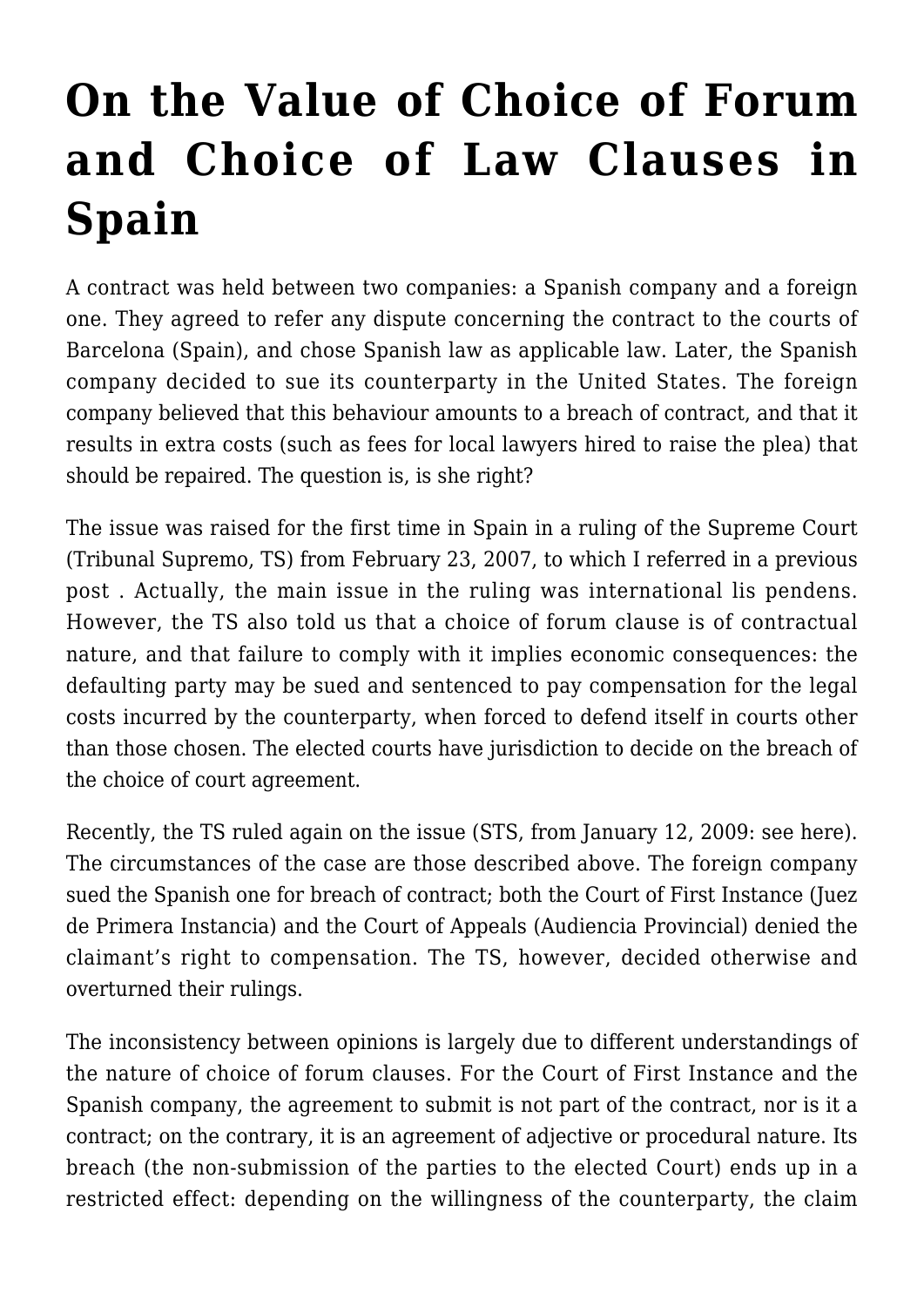before the non-chosen court will not be decided by this court. The law provides no other penalty for failure to comply with the clause.

The Court of Appeals followed the Court of First Instance opinion, noting that "the principle of contractual freedom does not work the same way in cases where only private interests are at stake, and in case of procedural covenants to submit to jurisdiction" , the latter having limitations of public-procedural order; "agreements of contractual contents (economic agreements) and procedural covenants to submit to jurisdiction cannot be assimilated"; "the pact to submit to a certain jurisdiction is a subsidiary one; it only comes into play when the contract has to be enforced or interpreted." The Court also said that there is no causal link between the breach of the covenant and the damages claimed by the foreign company in Spain: these damages being due for the proceedings before the Courts of Florida, they must be labelled as "costs of the proceedings" (legal costs); and only the Florida Court could determine the costs to be paid.

The claimant's (the foreign company) thesis, quoting Spanish and foreign academics, is the opposite: the choice of forum agreement should be treated like any other contractual clause. The plaintiff also recalled that the agreement was not only a choice of court one; the parties had also chosen Spanish law. Finally, the claimant argued the bad faith of the defendant: sole purpose of the claim (of several hundred million dollars) in Florida was to cause further injury and to intimidate.

The TS ruled in favour of the claimant. The Court expressly stated that "[the choice of forum agreement] is incorporated to the contractual relationship as one of the rules of conduct to be observed by the parties; it creates a duty (albeit an accessory one); failure to comply with it (…) must be judged in relation to the significance that such failure may have in the economy of the contract, as this Court has consistently maintained (…) that breaches determining the economic frustration of contract for one party are to be regarded as having substantial meaning (…)". The TS goes on saying that "(…) in the instant case, the choice of the applicable law and jurisdiction may have been crucial when deciding whether to establish the relationship. If so, they would have clear significance for the economy of the contract, given that Spanish law establishes a concrete contractual framework for the assessment of damages (for instance, it excludes punitive damages, which on the contrary may be awarded under the law of the United States of America);" " The conscious breach of the covenant, raising a